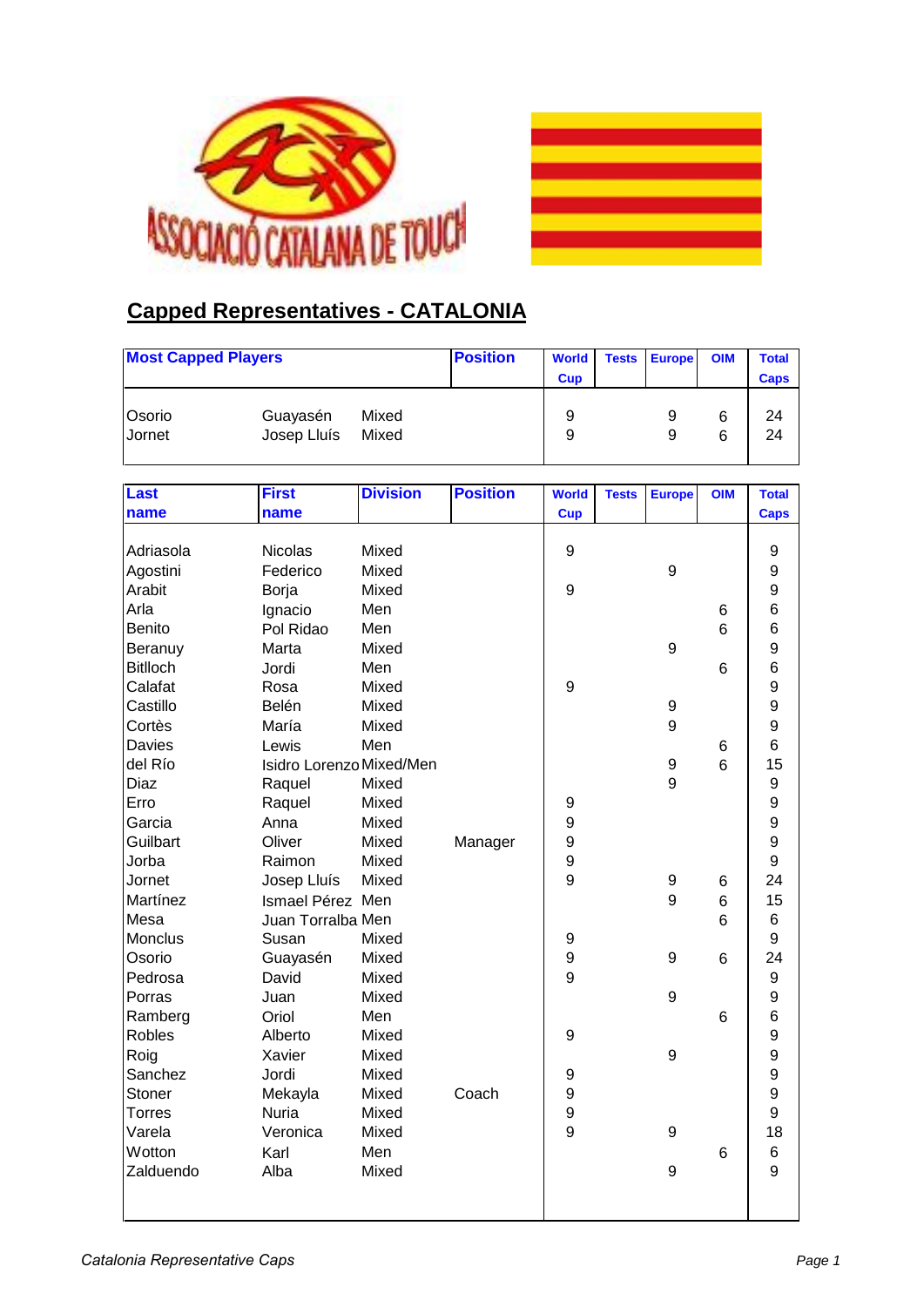## **Catalonia World Cup Caps**

- 1988 Gold Coast, Australia
- 1991 Auckland, New Zealand
- 1995 Hawaii, United States of America
- 1997 Gold Coast, Australia (Masters Divisions)
- 1999 Sydney Australia (Opens & Masters Divisions)
- 2007 Stennenbosch, South Africa
- 2011 Edinburgh, Scotland

| <b>Last Name</b> | <b>First Name</b> | <b>Division</b> | <b>Position</b> | 2011 |  | Total |
|------------------|-------------------|-----------------|-----------------|------|--|-------|
|                  |                   |                 |                 |      |  |       |
| Adriasola        | <b>Nicolas</b>    | Mixed           |                 | 9    |  | 9     |
| Arabit           | Borja             | Mixed           |                 | 9    |  | 9     |
| Calafat          | Rosa              | Mixed           |                 | 9    |  | 9     |
| Erro             | Raquel            | Mixed           |                 | 9    |  | 9     |
| Garcia           | Anna              | Mixed           |                 | 9    |  | 9     |
| Guilbart         | Oliver            | Mixed           | Manager         | 9    |  | 9     |
| Jorba            | Raimon            | Mixed           |                 | 9    |  | 9     |
| Jornet           | Josep Lluís       | Mixed           |                 | 9    |  | 9     |
| <b>Monclus</b>   | Susan             | Mixed           |                 | 9    |  | 9     |
| Osorio           | Guayasén          | Mixed           |                 | 9    |  | 9     |
| Pedrosa          | David             | Mixed           |                 | 9    |  | 9     |
| Robles           | Alberto           | Mixed           |                 | 9    |  | 9     |
| Sanchez          | Jordi             | Mixed           |                 | 9    |  | 9     |
| Stoner           | Mekayla           | Mixed           | Coach           | 9    |  | 9     |
| Torres           | Nuria             | Mixed           |                 | 9    |  | 9     |
| Varela           | Veronica          | Mixed           |                 | 9    |  | 9     |
|                  |                   |                 |                 |      |  |       |

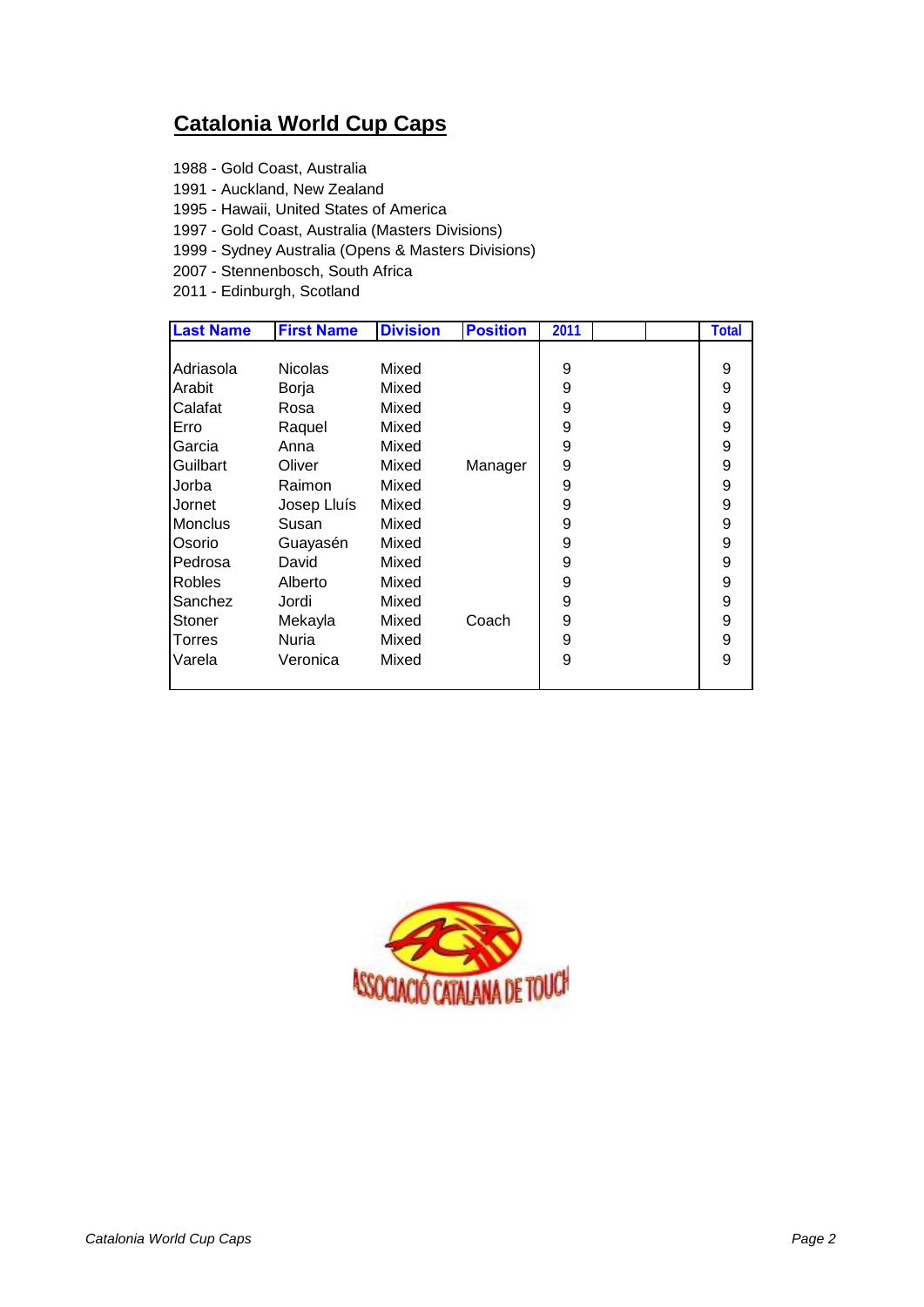## **EUROPEAN REPRESENTATIVE CAPS**

2014 - Swansea, Wales

| <b>Surname</b> | <b>First Name</b> | <b>Divisions</b> | <b>Position</b> | 14 |  |  |
|----------------|-------------------|------------------|-----------------|----|--|--|
|                |                   |                  |                 |    |  |  |
| Agostini       | Federico          | Mixed            |                 | 9  |  |  |
| Agostini       | Federico          | Mixed            |                 | 9  |  |  |
| Agostini       | Federico          | Mixed            |                 | 9  |  |  |
| Agostini       | Federico          | Mixed            |                 | 9  |  |  |
| Agostini       | Federico          | Mixed            |                 | 9  |  |  |
| Agostini       | Federico          | Mixed            |                 | 9  |  |  |
| Agostini       | Federico          | Mixed            |                 | 9  |  |  |
| Agostini       | Federico          | Mixed            |                 | 9  |  |  |
| Agostini       | Federico          | Mixed            |                 | 9  |  |  |
| Agostini       | Federico          | Mixed            |                 | 9  |  |  |
| Agostini       | Federico          | Mixed            |                 | 9  |  |  |
| Agostini       | Federico          | Mixed            |                 | 9  |  |  |
| Agostini       | Federico          | Mixed            |                 | 9  |  |  |
|                |                   |                  |                 |    |  |  |